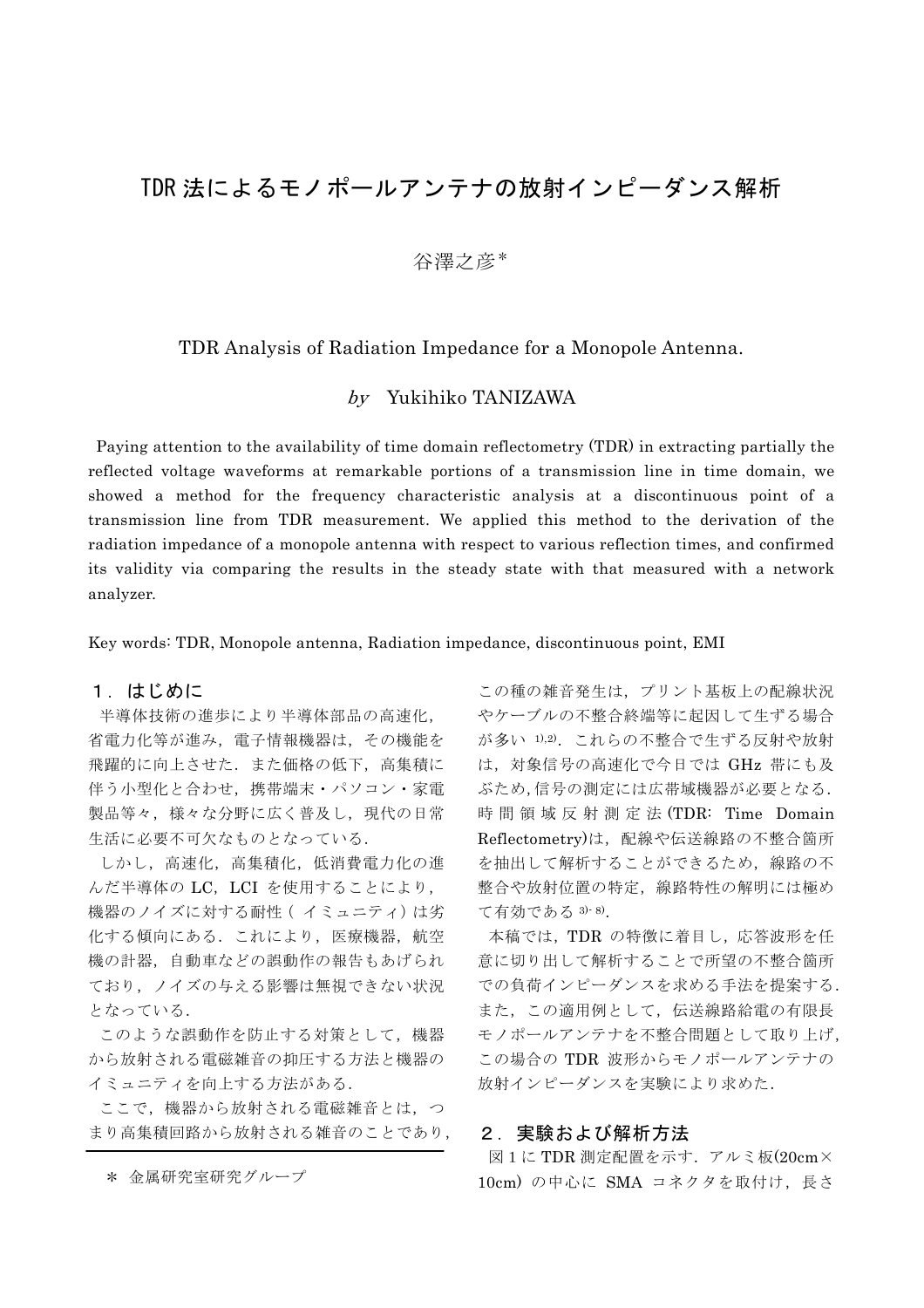(=10cm) のモノポールアンテナ を半田付けした. TDR 測定器とアンテナとを同軸ケーブル(特性イ ンピーダンス Z0:50Ω)を介して接続し、立ち上 がり時間 40psの200mVのパルス電圧を入力して、 そのときの反射電圧波形 の観測を行う.



#### 図1 モノポールアンテナの TDR 測定実験 配置

モノポールアンテナの放射インピーダンスを  $Z(s)$ とすると, 入射波 $V(s)$ および反射波 $V(s)$ との 関係は式(1)で与えられる.

$$
V_r(s) = \frac{Z(s) + Z_0}{Z(s) - Z_0} \times V_i(s)
$$
 (1)

これを変形すると式(2)が得られる.

$$
Z(s) = \frac{V_i(s) + V_r(s)}{V_i(s) - V_r(s)} \times Z_0
$$
  
= 
$$
\frac{sV_i(s) + sV_r(s)}{sV_i(s) - sV_r(s)} \times Z_0
$$
 (2)

測定で得られる応答波形が時間領域であることか ら、フーリエ変換を使って時間領域の入射波 v.(t) および反射波 v.(t) を用いて記述すると式(4)とな る. これにより、入射波および反射波から放射イ ンピーダンスの周波数特性が得られる.

$$
Z_n(j\omega) = \frac{\int_{-\infty}^{+\infty} \left\{ \frac{d}{dt} v_i(t) + \frac{d}{dt} v_m(t) \right\} e^{-j\omega t} dt}{\int_{-\infty}^{+\infty} \left\{ \frac{d}{dt} v_i(t) - \frac{d}{dt} v_m(t) \right\} e^{-j\omega t} dt} \times Z_0 \quad (3)
$$

$$
v_m(t) = v_r(t) \{ u(t) - u(t - n\tau) \}
$$
 (4)

 $\tau = 2t_{ANT}$ ,  $t_{ANT} = l_{ANT}/v_c$ ここで, vm(t)は式(4)のように入射波がアンテナ でn回目の反射をするまでの反射波形を示してい る. τは、反射が起こるまでの時間を示し、アン テナを伝播する時間の2倍である. Z<sub>n</sub>(ja)は、こ



の部分波形におけるインピーダンスの周波数特性 である.

また、アンテナへの入射電圧 $v_i(t)$ の実測波形を 図2に示す.図中Aの波形は測定器内部での波形, BはTDRとSMAコネクタを接続する同軸ケーブ ル先端にオープンコネクタを接続したときの波形, C は同じくショートコネクタを接続したときの波 形を示している. 今回はBの波形を入射電圧とし て解析を行った.

#### 3. 結果と考察

実験結果を図3に示す. 波形はアンテナに入射 波が到達する直前からを示している.

アンテナに入射すると反射を繰り返して, 400mV を中心に振動して、10 t程度でほぼ 400mV一定となる. 図3網掛け部の波形は, 最初 の反射が起こる直前までの波形を抽出したときの 反射波形  $v_{r1}$ を示している. 図 4(a)は,  $v_{r1}$ と入射 波viを示している。反射波形には、時刻0直前に わずかに波形の盛り上がりが見られるが、これは SMA コネクタの影響である. 図4(b)は、これら の微分波形を示している. これら波形について, 本手法を適用したときの放射インピーダンス(Z1) を図5に示す。これは、モノポールアンテナが無 限に長いときの負荷インピーダンスによる反射波 形に相当すると考えられ、抵抗成分は 300MHz での 350Ω前後から周波数とともに減衰し、リア クタンス成分は容量性を有することがわかる.

同様にして、図2において n回目の反射が起こ るまでの時間波形を抽出して、本手法を適用した ときの波形 Z, を図5に示す. これらの過渡状態過 渡状態の放射インピーダンスは、n 回目の反射の 特性を示すものである。これを繰り返すことによ り定常状態における放射インピーダンス特性とな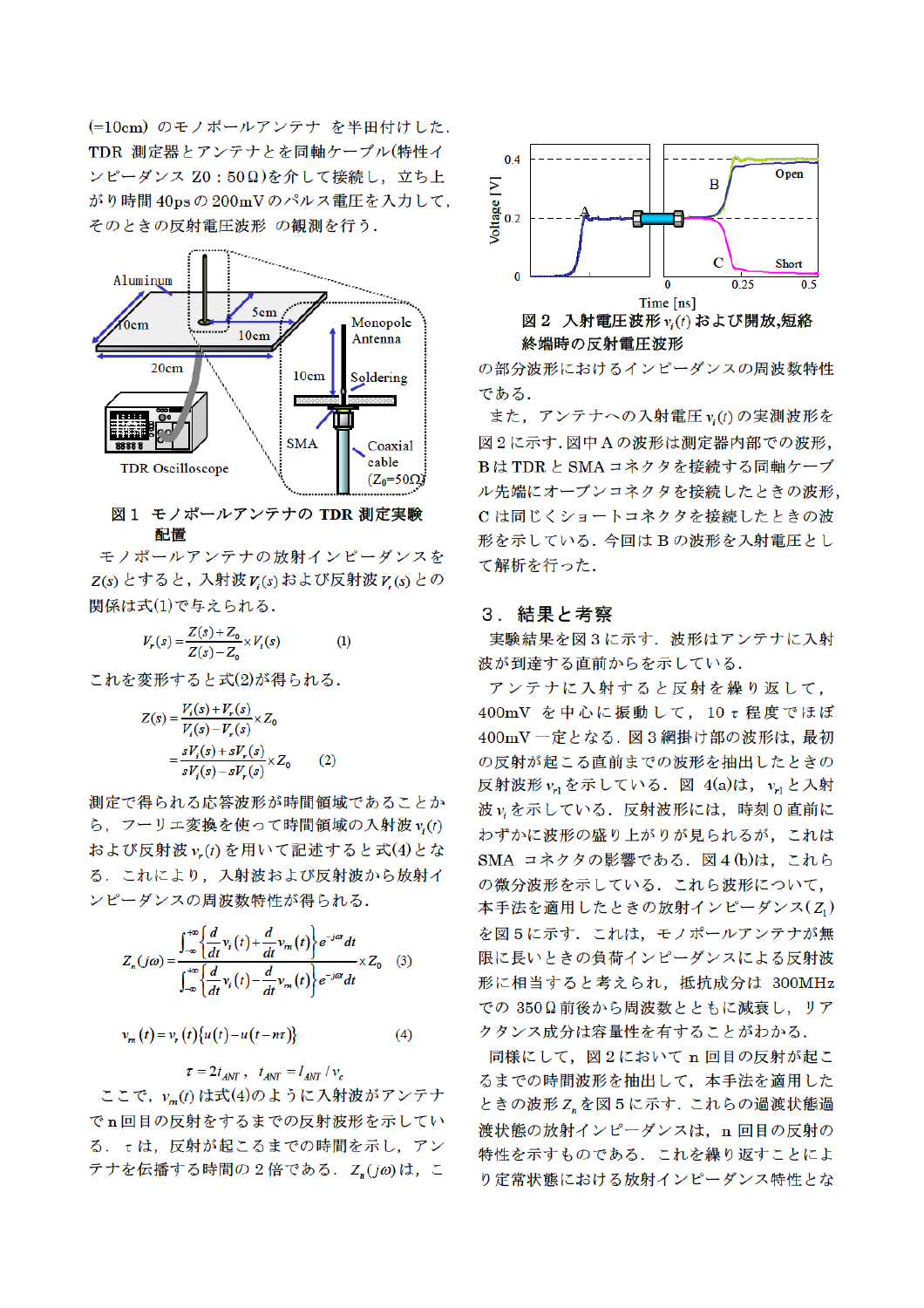る.

図5の破線はネットワークアナライザを用いて 測定した放射インピーダンス ZNTW である. 定常状 態における放射インピーダンス Z12 と比較すると 両者はよく一致していることがわかる. よって, 本手法の有効性が確認できた.



端に到達する直前までの反射電圧波形, (b) それらの微分波形

## 4. まとめ

伝送線路上の不連続部の負荷インピーダンス周 波数特性を, TDR 測定を用いて求める解析手法を 示した.

また、これをモノポールアンテナに適用して. 一部分、或いは無限長としたときの放射インピー ダンスを導出した。さらに、ネットワークアナラ イザによる測定結果と比較して、提案手法の妥当 性を確認した.

今後は、本手法を用いて伝送線路上の不整合,

不連続について解析を行いたい.



## 謝辞

本研究は名古屋工業大学藤原修教授の指導のも と実施したものであり、厚く感謝申し上げます.

## 参考文献

1) N.Kuramata, et al., "Analysis od Pulse Response Characteristics for Bended Line" Tech. of IEICE, EMCJ93-42, p.7-12 (1993).

2) K.Baba, "Measurement of the Erectrical Properties by the Time-Domain Reflectometry," Journal of IEICE, vol.78, No.9, p.845-846,  $(1995)$ .

3) S.Tofani, et al., "A Time-Domain Method for Characterizing the Reflection Coefficient of Absorbing Materials from 30 to 1000MHz." IEEE Trans. EMC, vol.33, No.3, p.234-240  $(1991).$ 

4) O. Fujiwara, et al, "Correspondence between Characteristics Frequency  $\alpha$ Radiated Emission and Input Impedance of